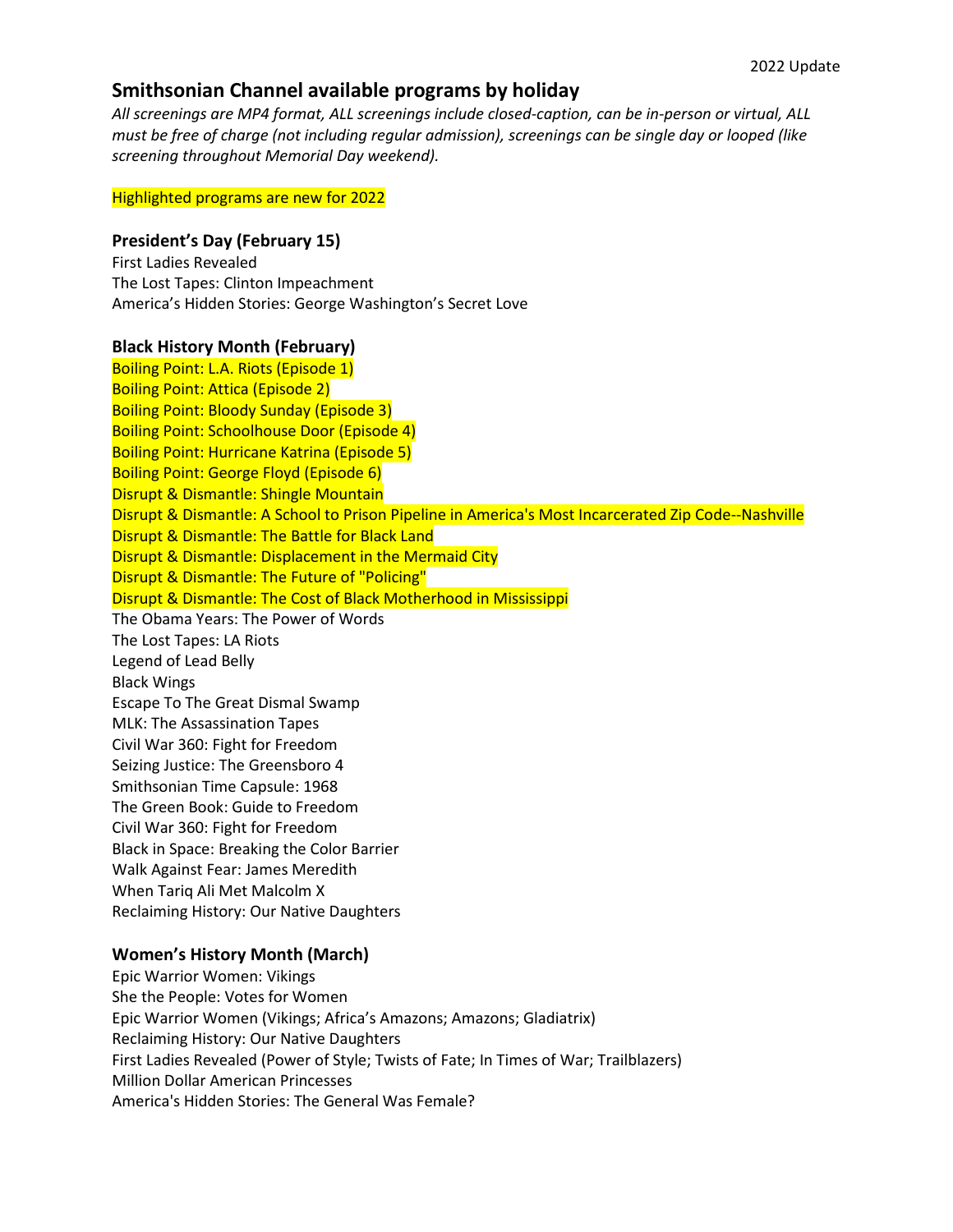America's Hidden Stories: Madam President America's Hidden Stories: Southern Union Women Spies Blondie's New York Shark Girl

## **Earth Day (April 22)**

\* See all titles under Nature & Science for more Earth Day programs Earth From Outer Space Aerial America

## **Asian Pacific American Month (May)**

Epic Warrior Women: Amazons China From Above Uncommon Courage: Breakout at Chosin *Conversations in Context, Season 2 (digital shorts. O[n this playlist\)](https://nam02.safelinks.protection.outlook.com/?url=https%3A%2F%2Furldefense.proofpoint.com%2Fv2%2Furl%3Fu%3Dhttps-3A__nam02.safelinks.protection.outlook.com_-3Furl-3Dhttps-253A-252F-252Fwww.youtube.com-252Fwatch-253Fv-253D2Y-5F9W5JLgKs-2526list-253DPL-2D-2DIcfCujHzkp6uTa4UdNwEFr5x5Rur-2DZ-2526index-253D1-26data-3D04-257C01-257CBugbeeE-2540si.edu-257Cad1d97e3d7be46b0855008d9bc016028-257C989b5e2a14e44efe93b78cdd5fc5d11c-257C0-257C0-257C637747536366188264-257CUnknown-257CTWFpbGZsb3d8eyJWIjoiMC4wLjAwMDAiLCJQIjoiV2luMzIiLCJBTiI6Ik1haWwiLCJXVCI6Mn0-253D-257C3000-26sdata-3DnsL2X-252Bm-252FldiLfe-252FDPmtCcyu3jc0Fsi5bOKXgi1jMBJE-253D-26reserved-3D0%26d%3DDwMFAg%26c%3DjGUuvAdBXp_VqQ6t0yah2g%26r%3Dlp8IqvzSZ9aCZ-EuCrJdgoMLGOHYYeUKUSVRgFdJD24%26m%3DGciPO8jgg-e03vw1x04EBpu4w-91vN60Nzo_aKEERaqIlG1Lm3ZFFoMWevykrW0l%26s%3Da3UO1nJ9AoKuuOMA0ESpu3n5Vw4j5CAGc2z-PdR-iJo%26e%3D&data=04%7C01%7CBugbeeE%40si.edu%7C9c2fa44261c84832e7de08d9be511e55%7C989b5e2a14e44efe93b78cdd5fc5d11c%7C0%7C0%7C637750077892212684%7CUnknown%7CTWFpbGZsb3d8eyJWIjoiMC4wLjAwMDAiLCJQIjoiV2luMzIiLCJBTiI6Ik1haWwiLCJXVCI6Mn0%3D%7C3000&sdata=E0C%2FmBoWu5VDNkKX8G38tfZJqbHY%2FV8s%2B5H2wBu3ETE%3D&reserved=0)*

#### **Memorial Day/Veterans Day** (May 31, 2021 / November 11, 2021)

Battle of Midway Race to Victory The Hunt for Eagle 56 D-Day and the Dambusters The Lost Tapes: Pearl Harbor Memphis Belle in Color The Blitz: Days That Changed WWII

#### **Pride Month (June)**

Smithsonian Time Capsule: Beyond Stonewall

#### **July 4**

Aerial America/Aerial Cities A Star-Spangled Story: Battle for America

## **9/11**

Ten Steps to Disaster: Twin Towers 9/11: The Heartland Tapes 9/11: Stories in Fragments Crowning New York

#### **Hispanic Heritage Month (September)**

Aerial America: Puerto Rico & US Virgin Islands

#### **Native American and Alaska Native History** (November)

Battle of Little Bighorn Pocahontas: Beyond the Myth Reclaiming History: Our Native Daughters

# **Thanksgiving**

Behind the Holiday: Thanksgiving